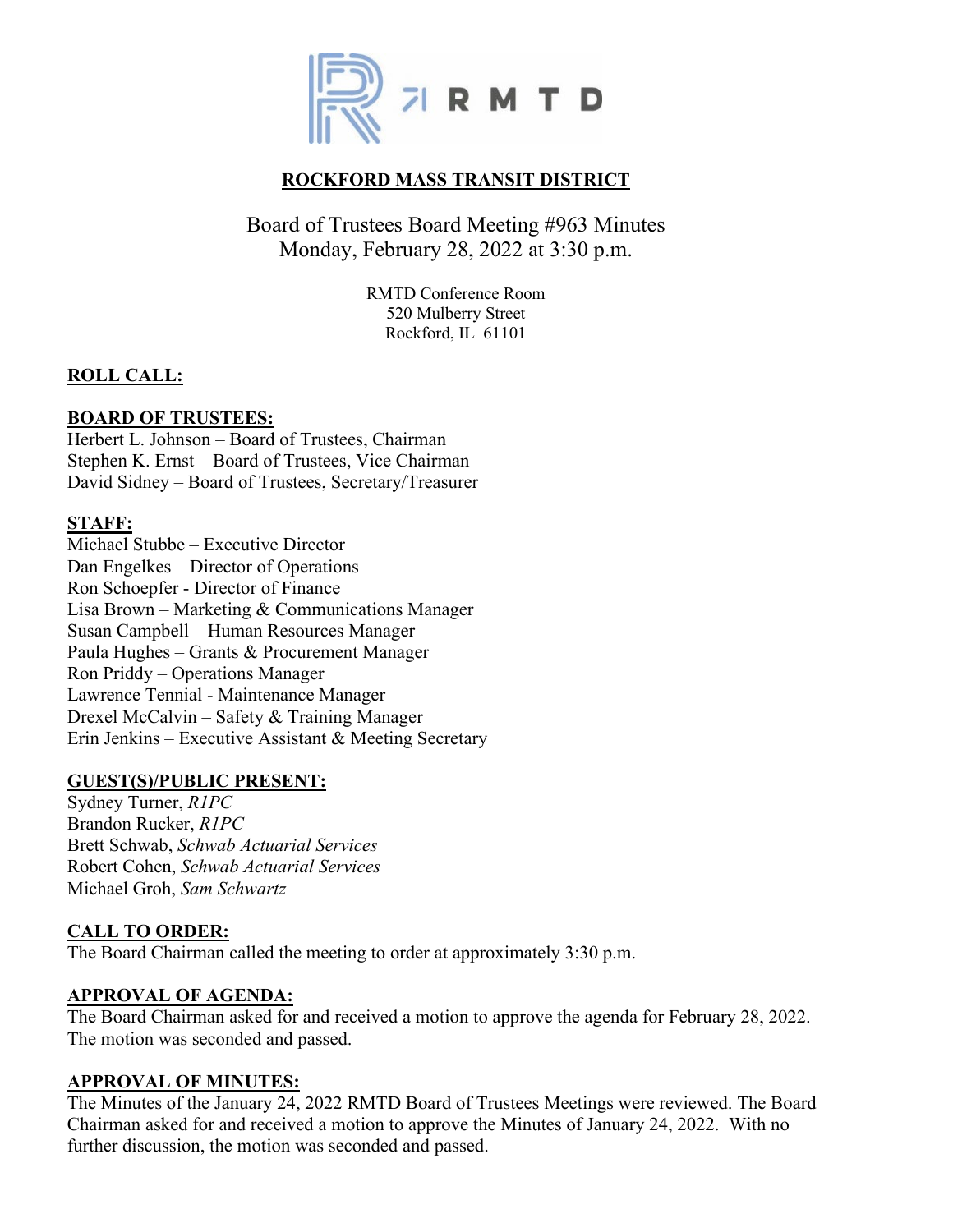#### **A-COMMUNICATIONS:**

None

# **B-MATTERS BY THE PUBLIC:**

None

#### **C-REPORTS OF STANDING COMMITTEES:**

No Report

#### **D-RECONSIDERATION OF OLD BUSINESS:** No Report

#### **E-CONSIDERATION OF NEW BUSINESS:**

#### E-1 EXECUTIVE DIRECTOR

(a) Payment of Bills:

Approval of Accounts Payable Invoices

The Accounts Payable Invoices totaling \$2,006,833.67 were presented for the Board of Trustees' review and approval. The Board Secretary/Treasurer asked for and received a motion to authorize the payment of the accounts payable invoices totaling \$2,006,833.67. With no further discussion, the motion was seconded and passed.

- (b) Pension Portfolio Review Period Ending: February 24, 2022 & Pension Investment Statement for December, 2021 and January, 2022 The Executive Director presented the Portfolio Review Summary as of February 24, 2022. The RMTD Pension Trust Statement of Account Summary for December, 2021 and January 2022 was also presented to the Board of Trustees for their review.
- (c) 2022 Annual Pension Valuation Report, *Presented by Brett Schwab of Schwab Actuarial Services*

Mr. Brett Schwab presented the 2021/2022 RMTD Annual Actuarial Valuation Report regarding RMTD Defined Benefit Pension Plans and Post-Employment Medical Benefits. Mr. Schwab provided a brief overview explaining the Annual Actuarial Valuation process and the steps performed to determine the required annual cash contribution and financial reporting. He briefly described the summary of plan provisions. Mr. Schwab reviewed Funded Status and Future Contributions. Mr. Cohen reviewed the Valuation Results detail as well as a Summary of Changes. Mr. Brett Schwab recommended the 2021/2022 plan year cash contribution be to contribute the budgeted amount of \$1.60M. A discussion ensued on the recommended annual pension funding contribution for RMTD Fiscal Year ending 6/30/2022 of \$1.60 million.

(d) Approval of Annual Pension Contribution Fiscal Year End June 30, 2022 Plan Year As a result, from the discussion above in E-1 (c), the Director of Finance requested that \$1,600,000M be contributed to the pension account; whereas contributing half (\$800,000) now and the other half (\$800,000) by the end of the fiscal year 6/30/22. The Vice Chairman asked for and received a motion to approve the contribution of \$1,600,000M to RMTD's Pension Fund with contributing half the amount now and the other half by the end of this fiscal year 6/30/21. With no further discussion, the motion was seconded and passed.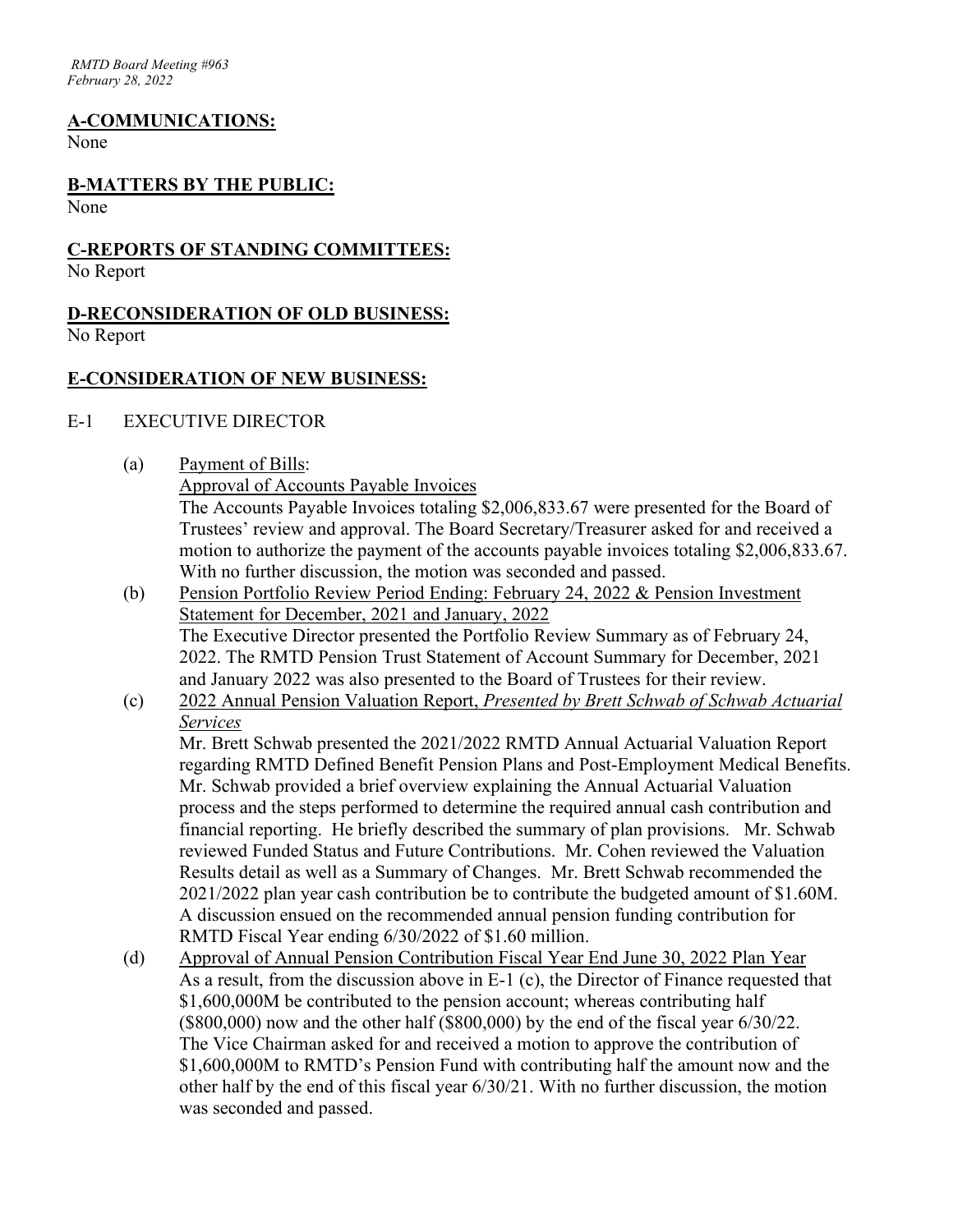(e) RMTD Comprehensive Mobility Implementation Plan - *Presented by Michael Groh of Sam Schwartz*

Mr. Groh, from *Sam Schwartz*, provided an overview of the Comprehensive Mobility Analysis. He explained the goals guiding the implementation plan along with a preview of improvement phases. He reviewed the existing conditions and market analysis. He provided maps displaying ridership patterns in various service areas. He reviewed the 2021-2022 schedule improvements for phase 1 & phase 2. He then reviewed future service improvements for phase 3 & phase 4.

(f) Approval of RMTD Comprehensive Mobility Implementation Plan The Executive Director stated RMTD has been undergoing a Comprehensive Mobility Analysis over the last 2 years, first with the assistance of R1PC staff and culminating with the Implementation Plan being completed and presented today by Michael Groh of Sam Schwartz.

There have been many steps along the way and the committee has worked hard to keep the Board involved as RMTD progressed through the process. RMTD's most recent update to the Board was at the October 25, 2021 Board meeting when Phase 1 and Phase 2 of the Implementation Plan were introduced.

Phase 1 and Phase 2, which were approved by the Board in October included adding service, first to our weekday service and then to our Saturday and Sunday service. Phase 1 was implemented on November 29, 2021 and included starting our weekday service day an hour earlier at 4:15 am and extending our weeknight service an hour later to end at 12:15 a.m. with a late night shuttle running until 12:45 a.m. These changes were driven primarily by input from the workforce and employers who had expressed concern over the disconnect between shift times and transit service.

Phase 2 involves extending our service day on the weekends to include a 4:15 a.m. start time (2 hours earlier) on Saturdays and an 8:15 a.m. start time on Sundays (1 hour earlier). Saturday night service would mirror the weekday night service, both routes and service hours. Sunday service would run until 8:15 p.m. RMTD hopes to introduce the approved Phase 2 service later this year as staffing allows. Once Phase 2 is introduced, staff will monitor the effectiveness and make adjustments accordingly. The current consensus is that this will be a 9 to 12 month evaluation period.

The complete analysis and an outline of the proposed suggestions for Phases 3 and 4 has been provided to the Board by Michael Groh of Sam Schwartz. Essentially, Phase 3 involves adding 30-minute headway service to high demand routes and extending our day service network by one hour to 6:15 p.m. instead of 5:15 p.m.

Phase 4 proposes improved access to key destinations along with some changes to the existing routes to streamline service and improve headways. The suggestions in both Phase 3 and Phase 4 are structured so that they may be introduced all at one time, or as individual components. It is the staff's hope that after reviewing the Implementation Plan, the Board will consider approving the Plan, including Phases 3 and 4 with the understanding that any of the suggestions in any Phase will be monitored and adjusted accordingly based on actual experience and will be brought to the Board first for discussion and approval.

The Board Chairman asked for and received a motion to approve the RMTD Comprehensive Mobility Implementation Plan, including Phase 3 and Phase 4 with the understanding that any of the suggestions in any Phase will be monitored and adjusted accordingly based on actual experience and will be brought to the Board first for discussion and approval. With no further discussion, the motion was seconded and passed.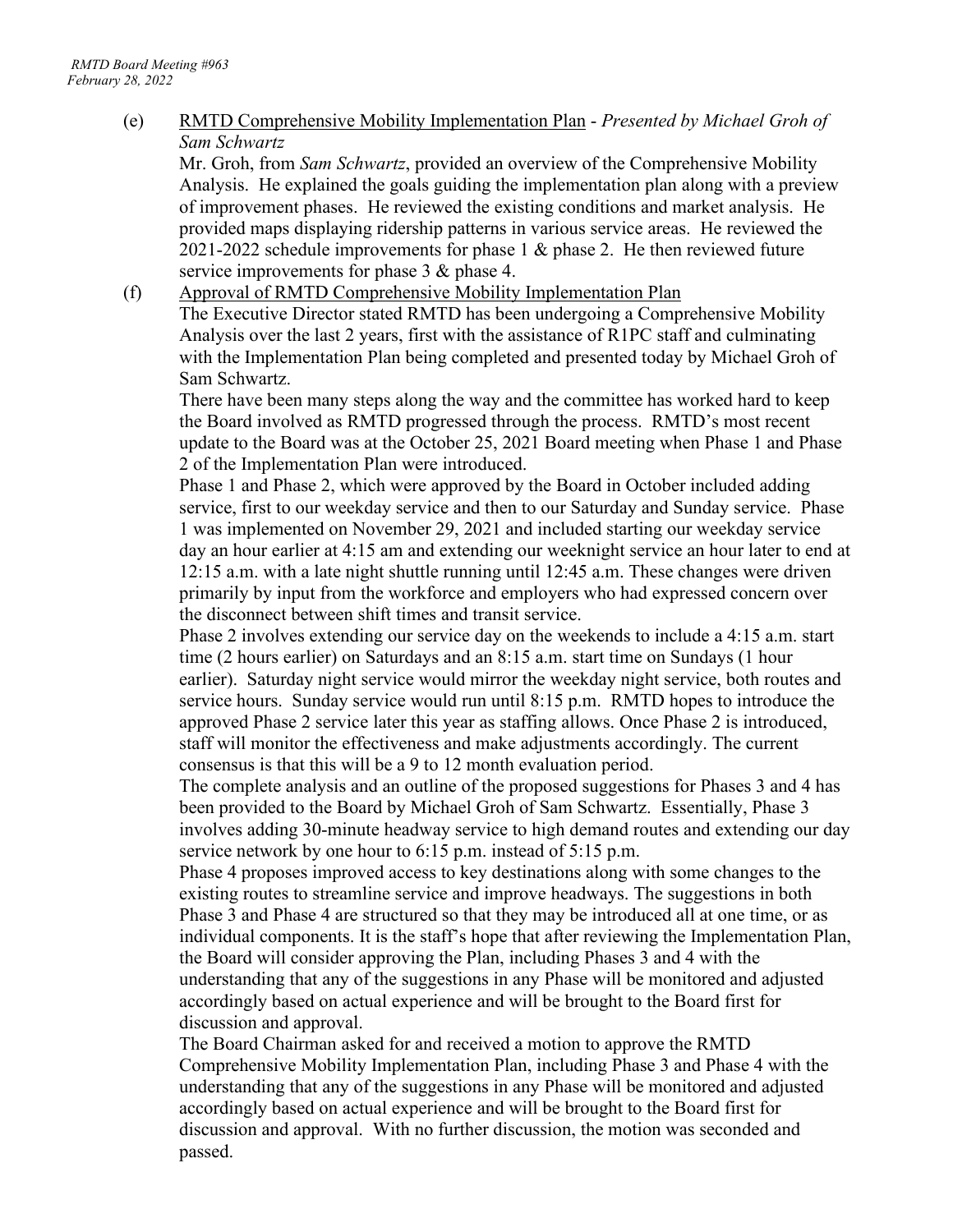#### E-2 FINANCE

- (a) Approval of Unaudited Financial Statements for December 2021 The Executive Director presented the unaudited Financial Statements for December, 2021 for the Board's review. The Board Secretary/Treasurer asked for and received a motion to approve the unaudited financial statements for December, 2021. With no further discussion, the motion was seconded and passed.
- (b) Review of Fiscal Year 2023 Draft Operations Budget The Executive Director presented the RMTD Fiscal Year 2023 Draft Operations Budget for the Board's review. The Director of Finance and Executive Director provided an overview of the FY2023 Draft Operations Budget. A summary was provided to the Board of Trustees to outline the main assumptions/projections used in the development of the FY23 budget and provided a comparison to the FY22 budgeted expenses and revenues. The Director of Finance indicated the final budget will be presented to the Board for approval at the March 30, 2022 Board Meeting. He added this will not only allow time for the Board to review the draft budget and have discussions for the next 30 days, it will also allow the public the opportunity to comment as well. He noted there will be a Public Hearing prior to the next Board meeting on March 30, 2022 as well. The Director of Finance noted he is available to the Board within the next 30 days should they have any questions and/or comments in regards to the draft Fiscal Year 2023 budget.

#### E-3 OPERATIONS

(a) Fixed Route Ridership Statistics Report for January, 2022/Demand response Ridership Statistics Report for December, 2021 The Executive Director presented and reported on the Fixed Route & Demand Response Ridership Summary.

#### E-4 MAINTENANCE - VEHICLES & FACILITIES

- (a) Report on Fixed Route Buses & Paratransit Vehicles for January, 2022 The Executive Director presented the report on fixed route buses and paratransit vans for January, 2022.
- (b) Approval of 2022/2023 Diesel Fuel Contract

The Executive Director stated Blake Oil is our current fuel distributer. This contract expires on June 30, 2022. Staff recently requested and received quotes for future diesel fuel prices. Al Warren Oil submitted a quote for \$2.81 per gallon with only a 12-month contract limit. Blake Oil's' quote is for \$2.70 a gallon with an 18-month contract period. The District would save over \$39,000 during the length of the contract by selecting Blake Oil. RMTD Staff requested approval to award an 18- month contract for diesel fuel, at \$2.70 per gallon to Blake Oil. This contract would begin on July 1, 2022 and end on December 31, 2023.

The Board Chairman asked for and received a motion to award an 18-month contract for diesel fuel, at \$2.70 per gallon, to Blake Oil. With no further discussion, the motion was seconded and approved.

(c) Maintenance & Facilities Update Report – February, 2022 The Director of Operations provided a Maintenance and Facilities update report to the Board of Trustees.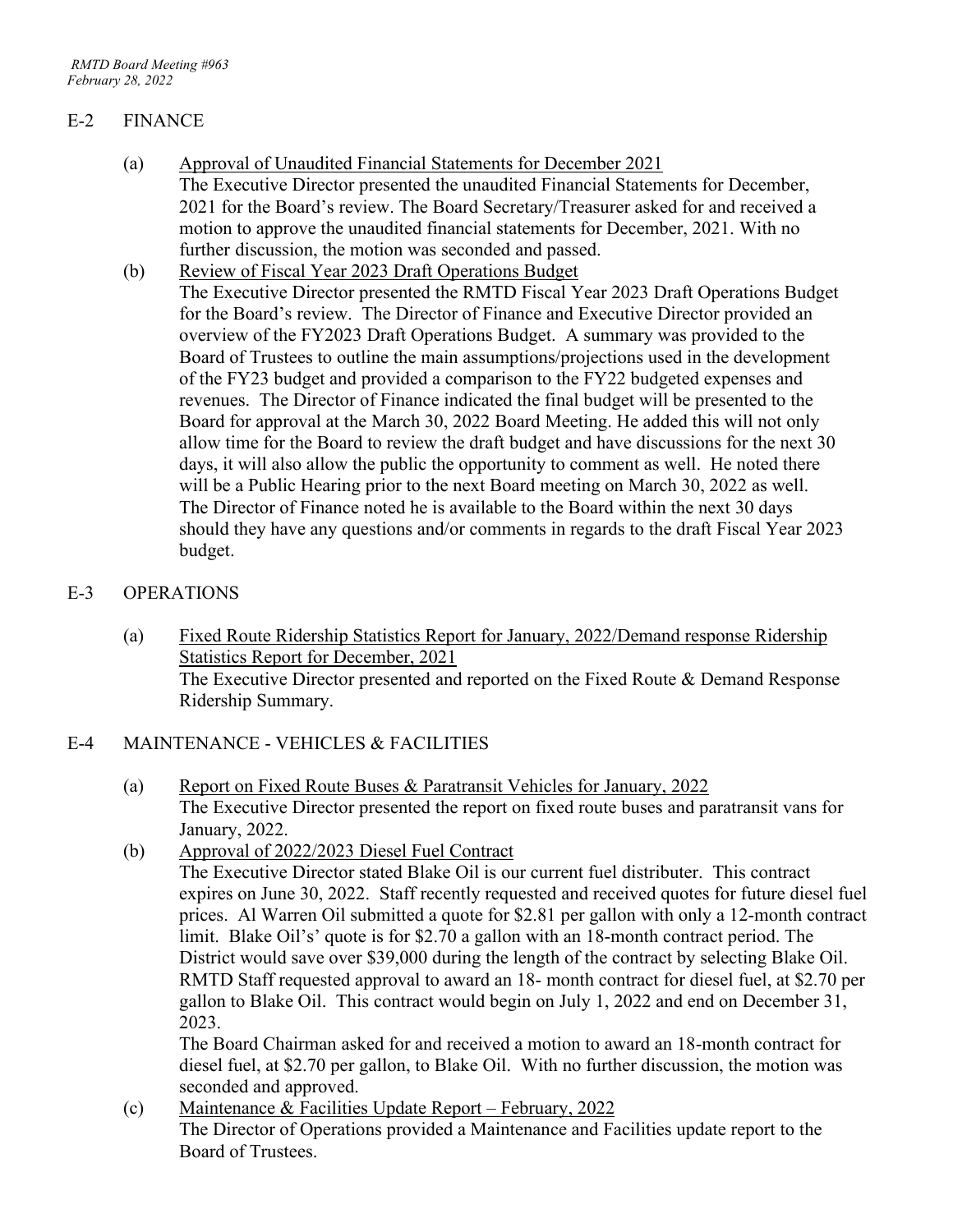#### E-5 HUMAN RESOURCES

(a) RMTD Claims History for December, 2021 and January 2022 The Executive Director presented the claims history for December, 2021 and January, 2022

#### E-6 MARKETING

- (a) Approval of Advertising Contract(s) The Marketing & Communications Manager presented the following advertising contracts for Board approval:
	- Polish Fest Committee
	- I Love Sushi

The Board reviewed the advertising contract(s) noted above. The Board Secretary/Treasurer asked for and received a motion to approve all of the advertising contract(s). With no further discussion, the motion was seconded and passed.

(b) Special Service Request(s) and/or Communications

The Marketing & Communications Manager presented the following Special Service Request for Board approval:

- Stroll on State (November 26, 2022)
- Oscar Mike Foundation/2022 USWRA National Wheelchair Rugby Championships (March 31-April 3, 2022)

The Board reviewed and discussed the Special Service Request(s). The Board Secretary/Treasurer asked for and received a motion to approve the special service request(s) for: Stroll on State and Oscar Mike Foundation. With no further discussion, the motion was seconded and passed.

#### E-7 GRANTS

- (a) Approval of Federal Fiscal Year 2022 Certifications & Assurances The Grants and Procurement Manager presented the annual FTA Fiscal Year 2022 Certifications and Assurances for the Board's review and approval. She added this document certifies to the FTA that RMTD complies with all of their rules and regulations. The Board Chairman asked for and received a motion to approve and execute the FTA Fiscal Year 2022 Certifications and Assurances. With no further discussion, the motion was seconded and passed.
- (b) Approval of Designation of Signature Authority for FTA Assistance Awards The Grants and Procurement Manager stated the Designation of Signature Authority used to be a "one-time" document and now FTA is requiring the document to be presented and approved annually along with Certification and Assurances. The document designates the Executive Director as authorized to access the FTA electronic application/award management system also referred to as TrAMS to execute the annual Certifications and Assurances issued by the FTA, to transmit and submit all applications to FTA for federal assistance, and to execute all awards for FTA assistance on behalf of the RMTD Board of Trustees. The Board Vice Chairman asked for and received a motion to approve the Designation of Signature Authority and authorize to have it executed by Herbert L. Johnson, Chairman of the RMTD Board of Trustees on behalf of the RMTD Board of Trustees. With no further discussion, the motion was seconded and passed.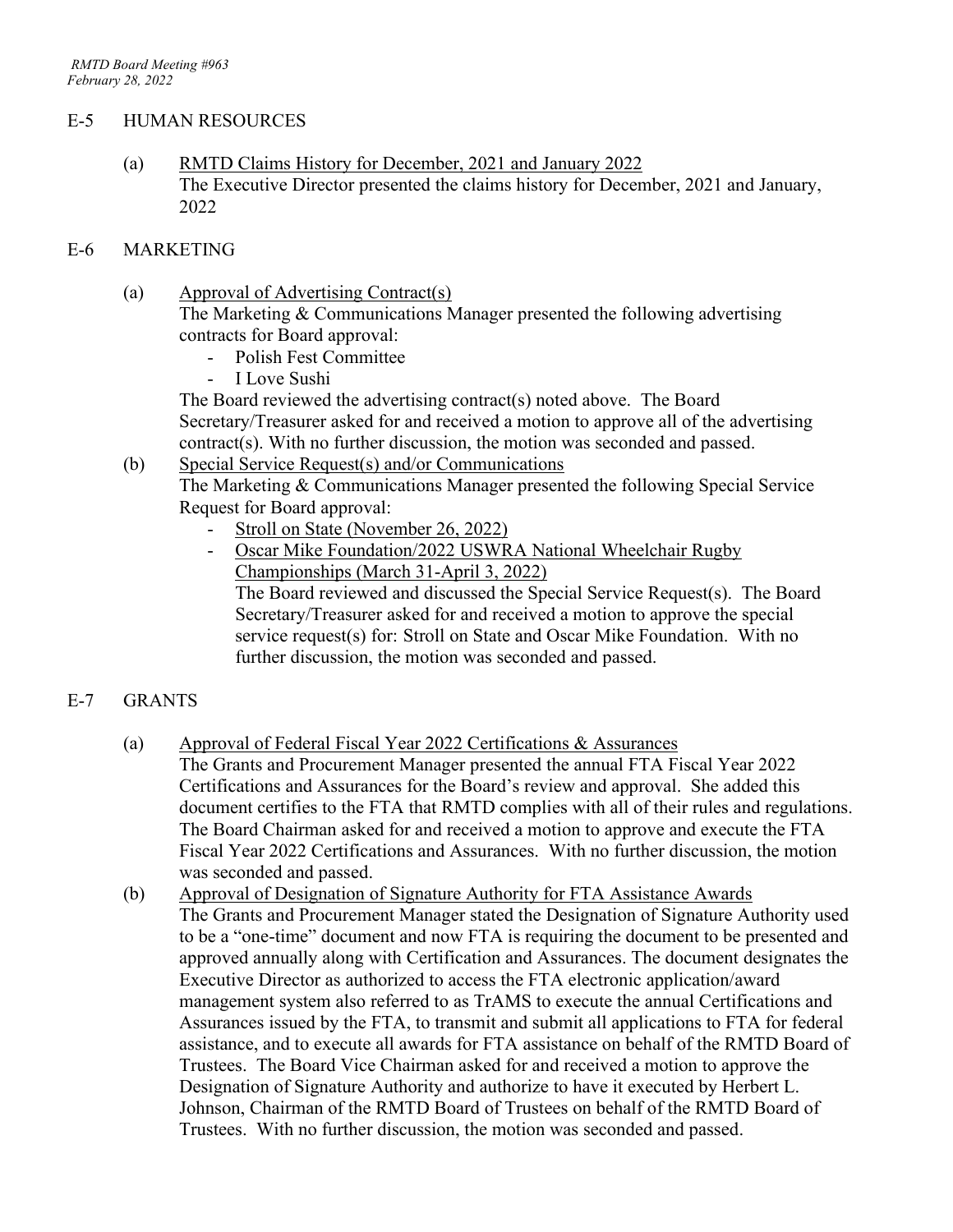- (c) Approval of Resolution No. R-22-01 State Transit Rebuild Grant Application The Grants and Procurement Manager presented Resolution No. R-22-01 and stated the resolution is authorizing the submittal and execution of the application for Illinois Public Transportation Capital Assistance Grant. The Grants and Procurement Manager stated RMTD initially applied for \$30M and have been approved for \$16M. She noted the execution and submittal of this grant is for the renovation/rehabilitation and expansion project of this facility. She added the \$16M has been divided over three (3) categories – Engineering-Design, Land Purchase and Construction. The Secretary/Treasurer asked for and received a motion to approve Resolution No. R-22-01 and authorize the Executive Director to execute the application on behalf of RMTD. With no further discussion, the motion was seconded and passed.
- (d) Approval of Battery Electric Buses/Charging Equipment Change Order The Grants and Procurement Manager stated during the May 24, 2021 RMTD Board Meeting, the Board previously approved the award of six Battery Electric Buses (BEB's) and Electric Bus Charging Equipment to Gillig for a total not to exceed amount of \$5,000,000.

Since that time, pre-production meetings as well as discussions with engineers have resulted in a few needed changes to the original award.

The BEB Charging Equipment original award cost was \$411,344. Since then, it has been determined that an overhead charging system will provide a much safer and efficient operation than the original floor mounted system due to the floor space limitations in our garage.

This change will cost an additional \$51,612 and includes an increase in cable length, increase in charging amps to 350A, and additional hardware for the ceiling mount install. This will bring the total of the BEB Charging Equipment award up to \$462,956.

The original award cost of the six BEB's was \$4,496,718 for all six buses. The changes needed to the bus order include the addition of overhead roof charge rails and the addition of Clever Devices turn warning alert systems along with several small deletions for an additional cost of \$124,962 for all six buses. This brings the buses cost up to a total of \$4,621,680.

The original cost of \$4,908,062 for the six BEB's and Charging Equipment plus the change order cost of \$176,574 brings the total award up to \$5,084,636. This exceeds the amount previously approved by the Board.

RMTD will be utilizing a combination of FTA and State capital funds for the six BEB's and Charging Equipment award including this change order when approved. No local funds are needed for this project.

RMTD staff is requesting that the RMTD Board of Trustees approve the additional amount of \$176,574 to be awarded to Gillig to cover the change order to the BEB Buses and Charging Equipment award. The Board Vice Chairman asked for and received a motion to approve the additional amount of \$176,574 to be awarded to Gillig to cover the change order to the BEB Buses and Charging Equipment. With no further discussion, the motion was seconded and passed.

#### E-8 RISK MANAGEMENT

(a) Risk Management Update Report – January, 2022

The Risk Management Update Report from January, 2022 was presented to the Board for their review.